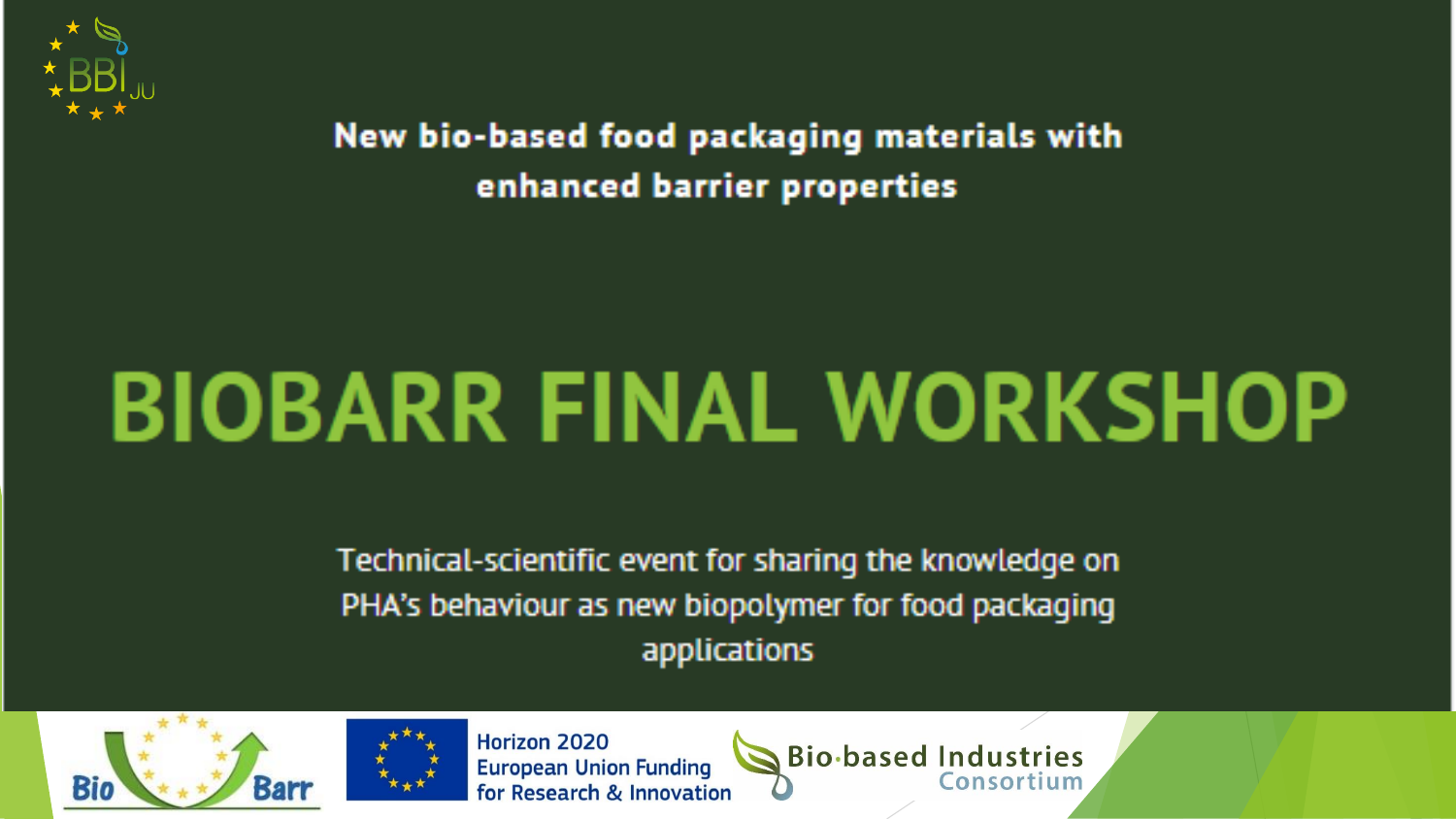

**Horizon 2020 European Union Funding** for Research & Innovation





## **Agenda**

Moderator: Marianna Faraldi, Tecnoalimenti S.C.p.A.

14:00 - Welcome and BioBarr in brief (Tecnoalimenti S.C.p.A., R. Prugger – Project Coordinator)

14:15 - Contribution of BioBarr project to BBI JU goals: final remarks (BBI JU, Ana Ruiz - Project Officer)

- 14:25 PHA extrusion (Tampere University, Johanna Lahti)
- 14:40 Mechanical and barrier properties of PHA (Icimendue, Chiara Ascione)
- 14:55 PHA functionalisation techniques (Icimendue, Chiara Ascione)
- 15:15 New compostable inks (Kao Chimigraf SU, Benjamin Moreno)
- 15:30 PHA in contact with food: migration tests (CNTA, Eva Petri)
- 15:45 PHA compostability and biodegradability (CNTA, Jorge Lorenzo)
- 16:00 LCA results (DTU, Mikolaj Owsianiak)
- 16:15 CBA and VCA (DTU, Mikolaj Owsianiak / TCA, Marianna Faraldi)
- 16:30 Final results overview from the Coordination Team, Q&A

(Tecnoalimenti S.C.p.A., Marianna Faraldi – Coordination Team)

17:00 Expected end of the workshop